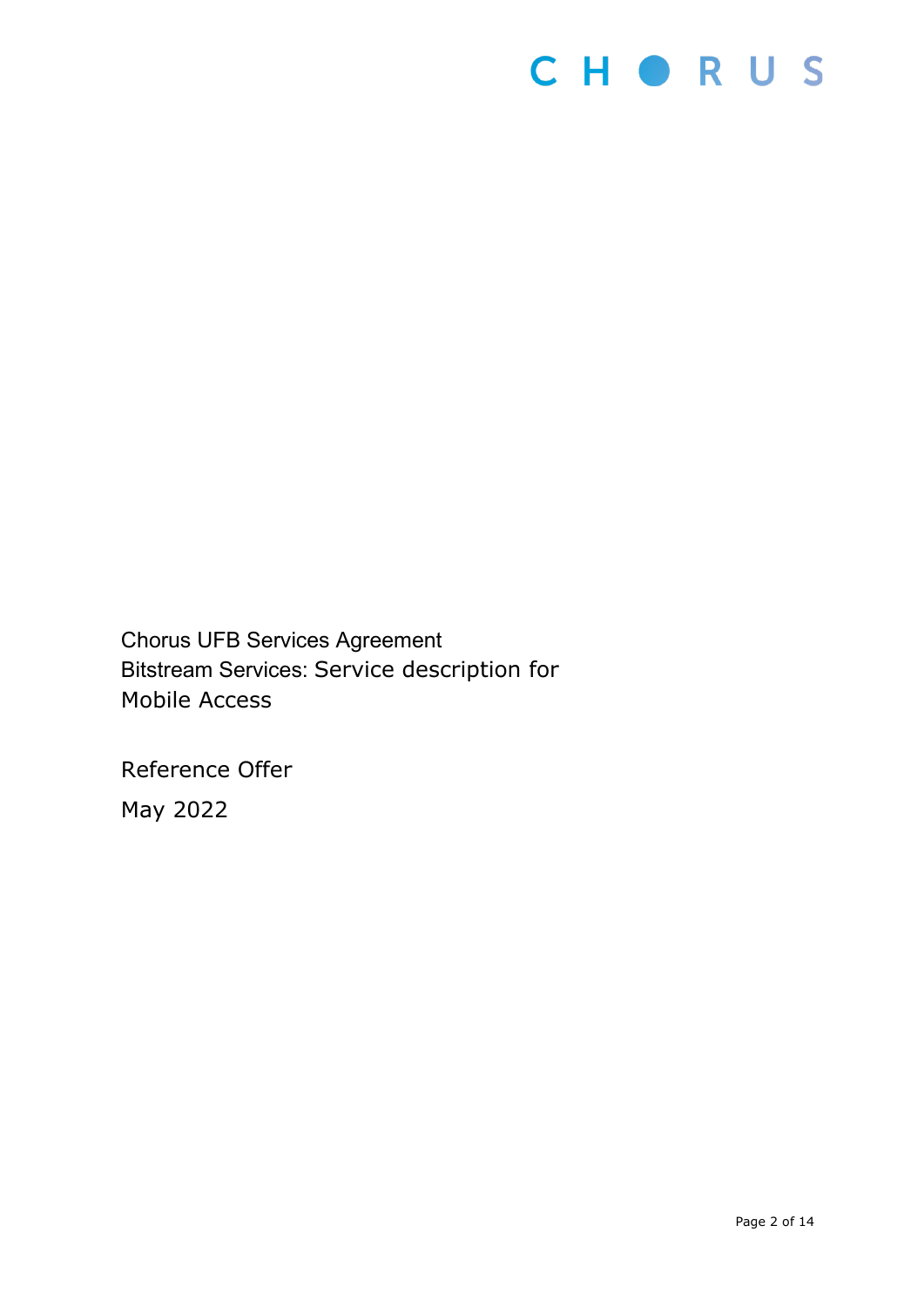# **Document Version History**

| <b>Version</b> | <b>Date</b>   | <b>Author</b>     | <b>Description of Change</b> |
|----------------|---------------|-------------------|------------------------------|
| 1.0            | December 2020 | Sergiy Kozakevych | Initial version              |
| 2.0            | May 2022      | Sergiy Kozakevych | Addition of 4 & 10G option   |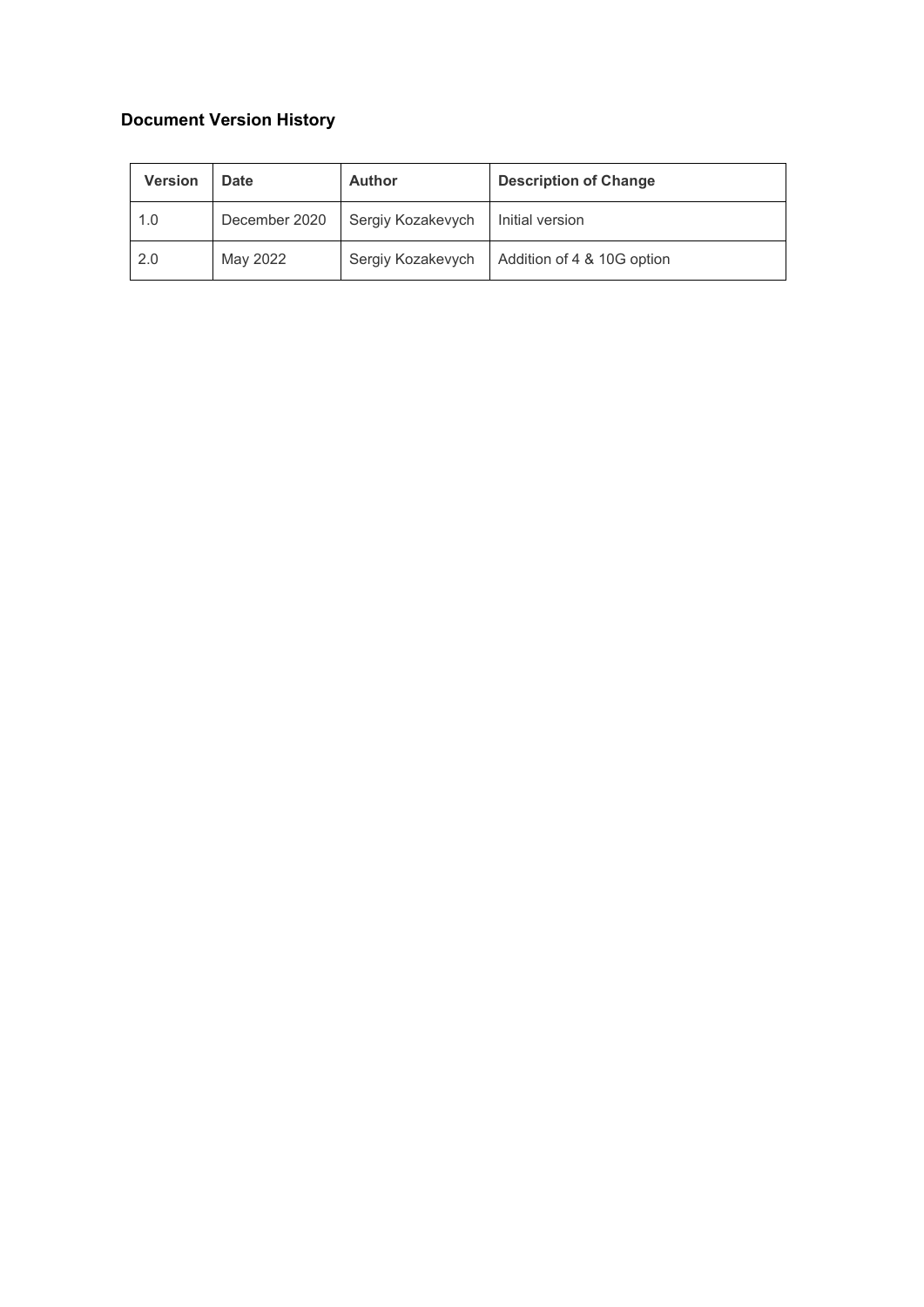## **TABLE OF CONTENTS**

| $\mathbf{1}$   |  |
|----------------|--|
| 2              |  |
| 3              |  |
| $\overline{4}$ |  |
| -5             |  |
| 6              |  |
| 7              |  |
| 8              |  |
| 9              |  |
|                |  |
|                |  |
|                |  |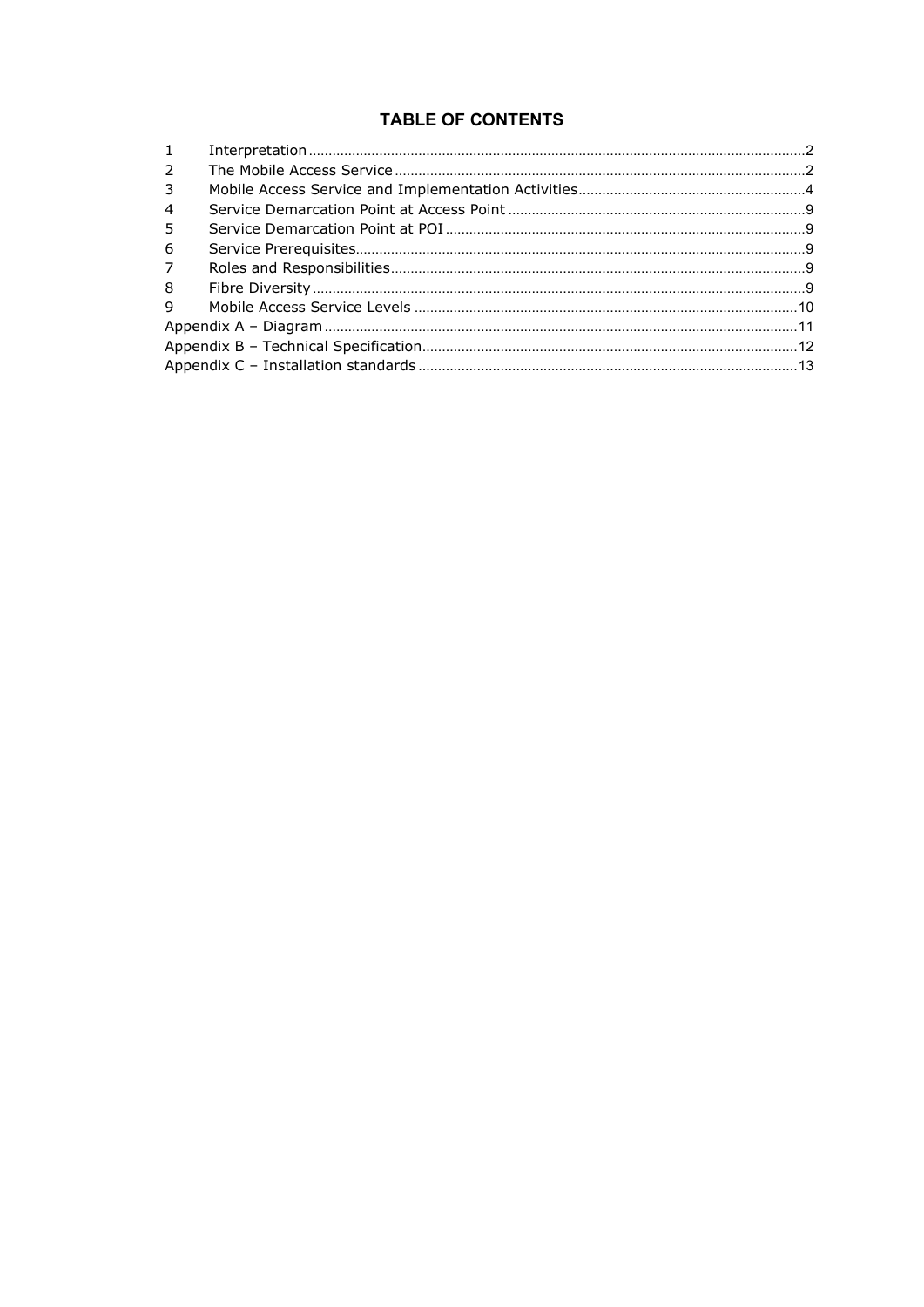#### <span id="page-3-0"></span>**1 Interpretation**

- 1.1 References to clauses or sections are references to clauses or sections in this Service Description unless expressly provided otherwise. The definitions set out in the General Terms and the Operations Manual applies to this Service Description unless expressly provided otherwise.
- 1.2 References to the Operations Manual are references to the Operations Manual for the Bitstream Services.
- 1.3 Access Point means an NBAP where Chorus fibre terminates and which houses equipment used by a Service Provider to provide wireless access services.

#### <span id="page-3-1"></span>**2 The Mobile Access Service**

2.1 The Mobile Access Service is a high speed high traffic class Bitstream Service suitable for complex business grade applications delivered over point-to-point fibre to a mobile NBAP. Mobile Access is part of the UFB family of Bitstream Services:

| Bitstream 2                       | Based on the TCF Mass Market service.                                                                              |  |
|-----------------------------------|--------------------------------------------------------------------------------------------------------------------|--|
| Bitstream 2<br>Accelerate         | Based on the TCF Mass Market service with enhanced<br>low priority options.                                        |  |
| <b>Small Business Fibre</b>       | Based on the TCF Mass Market service with enhanced<br>low priority options and Enterprise assure service<br>level. |  |
| Bitstream 3                       | Based on the TCF Business service.                                                                                 |  |
| Bitstream 3<br>Accelerate         | Based on the TCF Business service.                                                                                 |  |
| Bitstream 3a                      | Based on the TCF Business service.                                                                                 |  |
| Bitstream 3a<br>Accelerate        | Based on the TCF Business service with enhanced low<br>priority options                                            |  |
| Bitstream 3a P2P                  | Based on the TCF Business service.                                                                                 |  |
| Bitstream 3a SFP                  | Based on the TCF Business service with an SFP ONT                                                                  |  |
| Enhanced Bitstream 4              | Based on the TCF Business Premium service.                                                                         |  |
| Mobile Access                     | Based on customer requirements.                                                                                    |  |
| <b>UFB Handover</b><br>Connection | Based on the TCF E-NNI specification.                                                                              |  |
| Multicast                         | Based on the TCF Ethernet Multicast Access (EMA)<br>service.                                                       |  |
| <b>ATA Voice</b>                  | An analogue telephone access service.                                                                              |  |
| UNI Voice (128/128)               | Low speed Bitstream service for telephony access<br>service.                                                       |  |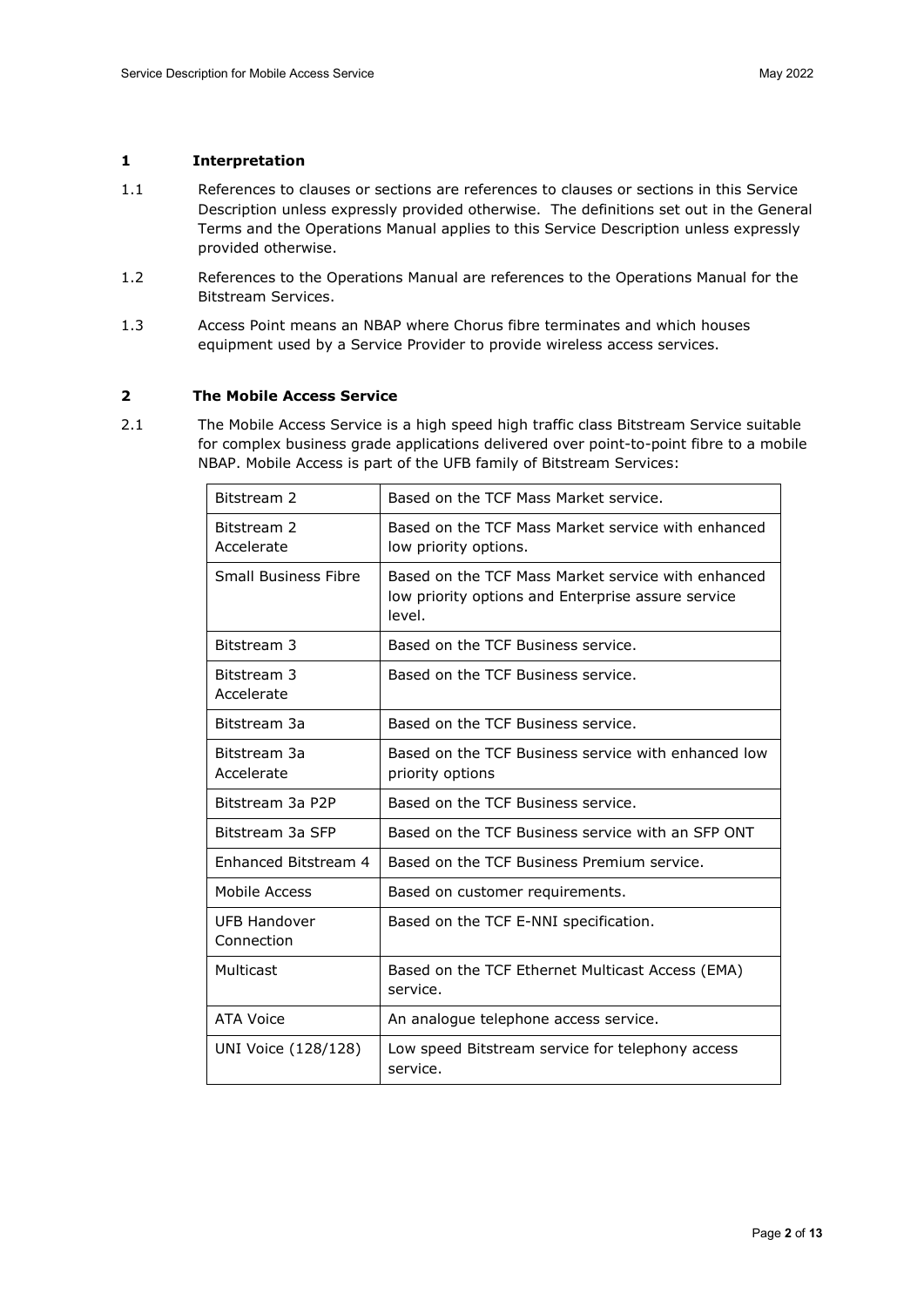- 2.2 A diagram of the configuration for the Mobile Access Service is set out in Appendix A. The Mobile Access Service provides an Ethernet Private Line (EPL) bitstream service supporting a single Access-EPL service at the Access Point to the UFB Handover Connection Service located at the local POI or, when using the NGA Tail Extension service, remote POI that enables a Service Provider to access and interconnect with the LFC Network.
- 2.3 The Mobile Access Service is an input service which a Service Provider can combine with other LFC services (or with the Service Provider's own network or wholesale services provided by other service providers) to support the delivery of wireless telecommunications services to End Users.
- 2.4 The Mobile Access Service has the following key characteristics:
	- 2.4.1 It is available in the following glass-only Access Rate configurations:
		- $(a)$   $1/1$  Gbps;
		- (b) 10/10 Gbps

where the Access Rate defines the maximum bandwidth that can be consumed on the access.

- 2.4.2 It includes a single Access-EPL<sup>[1](#page-4-0)</sup> Operator Virtual Connection (OVC) service delivered over Active Optical Network (P2P) fibre access. An Access-EPL allows up to 4093 VLANS to be passed transparently between the LCA connector at the Access Point and the E-NNI at the POI.
- 2.4.3 Support for one class of traffic, High Priority;

where:

| <b>Traffic Class</b> | CIR      | EIR   |  |
|----------------------|----------|-------|--|
| Low Priority         | $= 0$    | $= 0$ |  |
| <b>High Priority</b> | $\geq 0$ | $= 0$ |  |

- 2.4.4 The UNI all-to-one bundling attribute is enabled, supporting both tagged and untagged frames at the UNI.
- 2.4.5 Note that the UNI functions are split between two points, with the physical interface (demarcation point) being the connectorised fibre tail at the Access Point and the UNI-N functions delivered by the LFC Access Node.
- 2.4.6 Can be delivered to a valid UFB Handover Connection located at a local POI or, using the NGA Tail Extension service, a remote POI.
- 2.4.7 It is only a glass only service that uses a single core fibre terminated at an LCA connector on the Internal Termination Point (ITP) in the Access Point agreed demarcation point. Bi-directional SFP/SFP+ 10Km optics (1000Base-BX10-U and 10GBase-BX10-U) are used by default. Alternative SFP/SFP+ types may be used by agreement on a case by case basis for longer fibre access tails.

<span id="page-4-0"></span><sup>1</sup> This document uses *Access-EPL* (Ethernet Private Line) instead of *E-APL* to align with MEF 33, MEF 51 and TCF Ethernet Access Service Description v33 standards.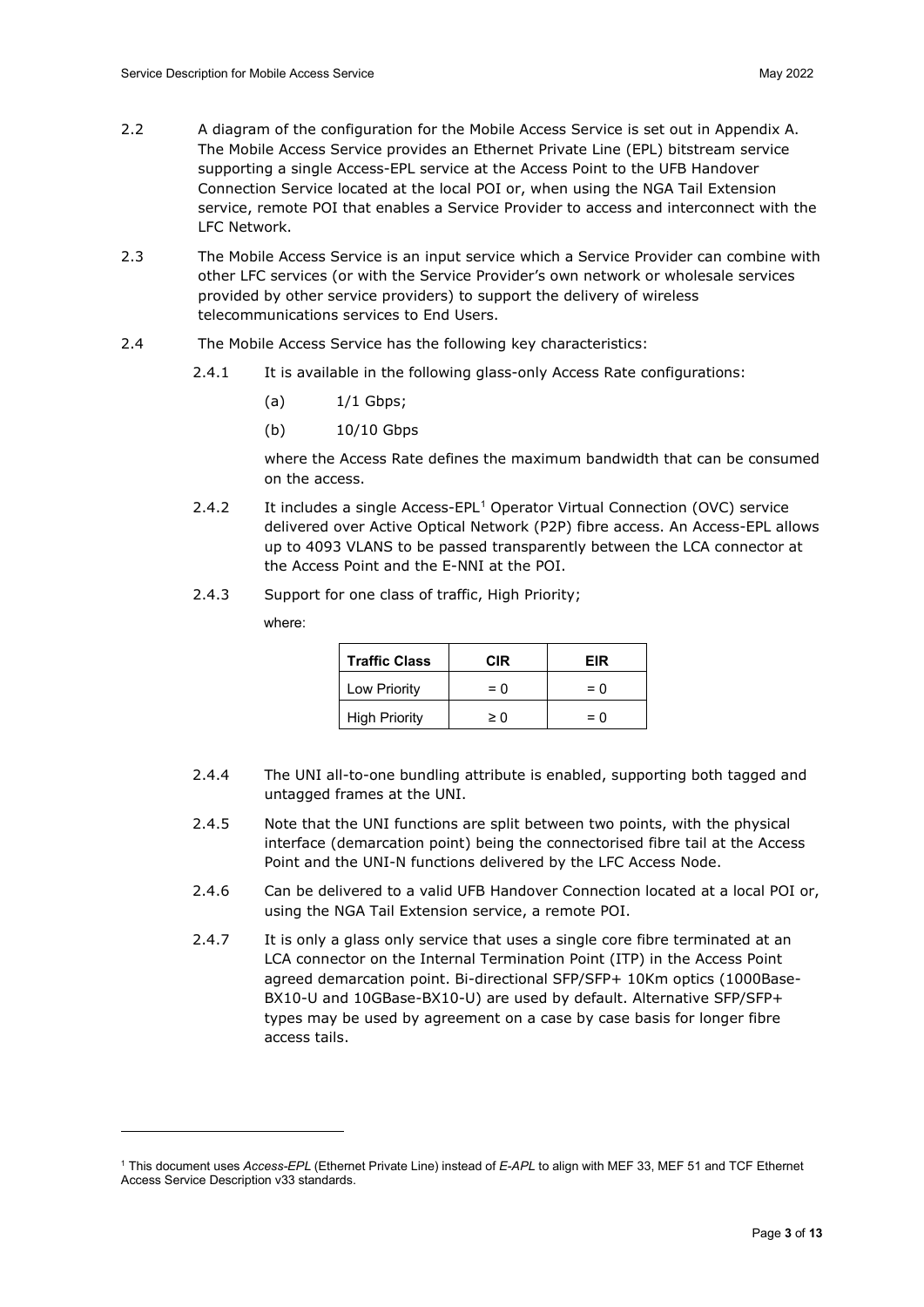- 2.4.9 Supports the following features:
	- (a) Service Commissioning testing: layer 1 optical test of the fibre between the customer site and the LFC access node;
	- (b) Tail Extension (up to 1Gbps);
	- (c) Service Availability reporting;
	- (d) Service Utilisation reporting.
- 2.4.10 Complies with the Access-EPL service described in *MEF Technical Specification MEF 51: OVC Services Definition August 2015, MEF Technical Specification MEF 33 Ethernet Access Services 2012* and the Business Premium service described in the *TCF Ethernet Access Service Description v33, 11 May 2017*. Where a term is not defined in this Service Description, the General Terms or the Operations Manual, the definition of that term from the *MEF Technical Specification MEF 33 Ethernet Access Services Definition dated January 2012* will apply to this Service Description.

#### <span id="page-5-0"></span>**3 Mobile Access Service and Implementation Activities**

#### *Installation Services*

- 3.1 The Mobile Access Service includes a Standard Install as set out in the Operations Manual.
- 3.2 The LFC will provide Non-Standard Installs as an ancillary service.

#### *Termination Point*

- 3.3 The Mobile Access termination points at the Access Point are:
	- 3.3.1 The Layer 1 termination point is the SCA connector on the ITP which is installed at the Service Demarcation Point at the Access Point; and
	- 3.3.2 The Layer 2 termination point (UNI-N) is the SFP Socket (optical) on the LFC Access Node.

#### *Testing*

- 3.4 The LFC will test the Fibre Lead-in from the termination point at the Access Point to the Central Office where the access node is located to ensure the fibre is within the technical specification for fibre set out in Appendix B.
- 3.5 The LFC will complete an optical test of the Mobile Access Service at the Layer 1 termination point at the Access Point.

#### *Additional Services*

- 3.6 If the Service Provider requires additional services such as:
	- 3.6.1 a Non-Standard Install which includes (where required):
		- (a) the installation of the Fibre Lead-in where there is no existing fibre cabling and the installation is outside the parameters set out in the operations manual noting only the incremental work represents the non-standard; or
		- (b) installation of specialised termination equipment in an NBAP; or
		- (c) installation of Fibre-Lead-in diversity at an NBAP (from the FAP to the ETP or OFDF as applicable);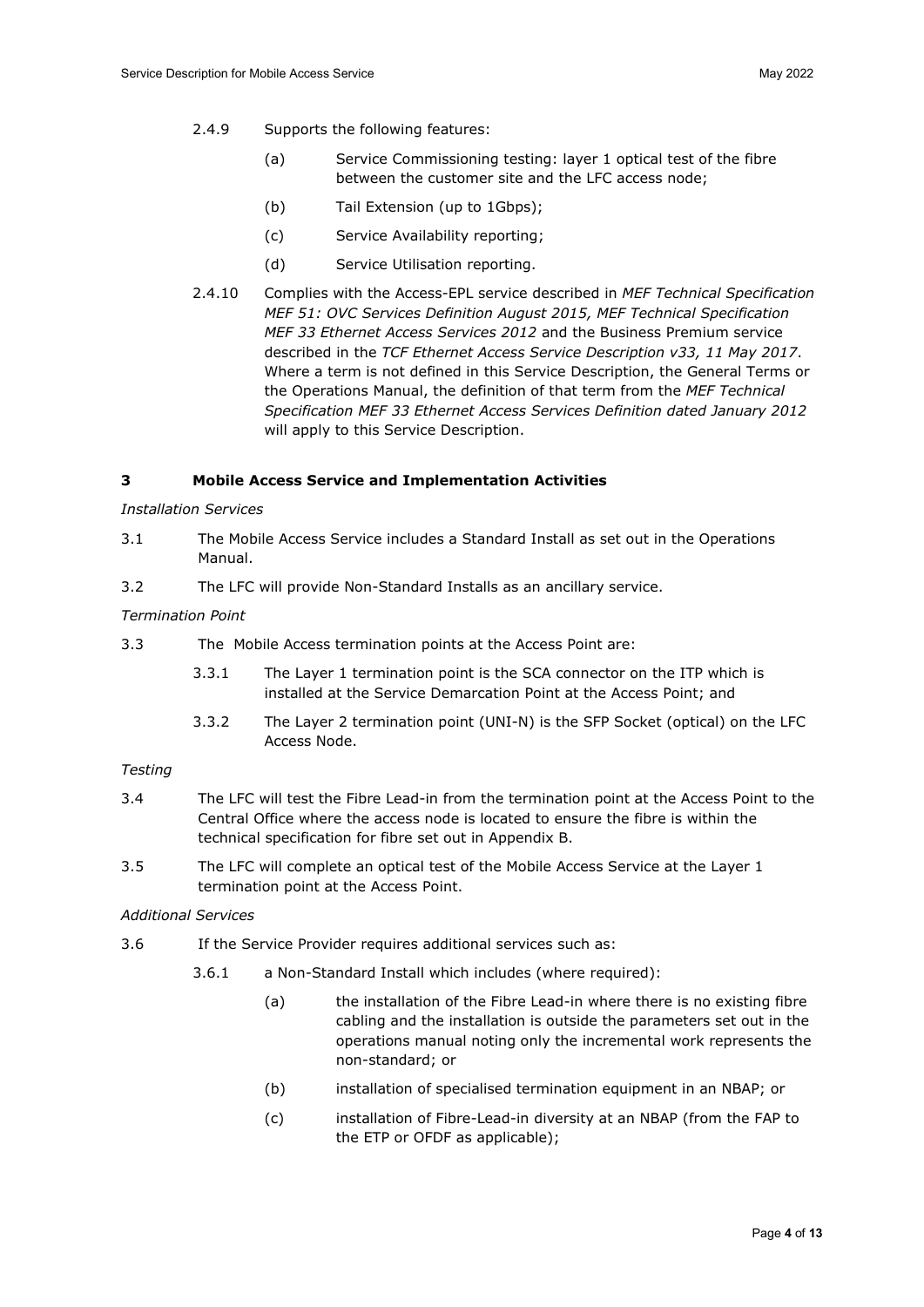- 3.6.3 provision of diversity to an NBAP (when the second or subsequent instance of a Primary Business Premium Bitstream Service is purchased);
- 3.6.4 any premises wiring services; or
- 3.6.5 installation and testing of Service Provider equipment and services,

then items 3.6.1 (a) and (b) are available on the terms as set out in this Agreement. The LFC may be able to provide the remaining items on request subject to terms to be agreed between the LFC and the Service Provider.

#### *Core Mobile Access Service*

- 3.7 The core bitstream services provided as part of the Mobile Access Service are as follows:
	- 3.7.1 One Access-EPL service that supports transparent pass-through of 802.3 and 802.1Q frames on a designated UNI on the SCA connector at the Access Point (Layer 1) and LFC Access Node interface (Layer 2);
	- 3.7.2 Delivery over a single 802.1ad SVLAN on the E-NNI at the local or remote POI.
	- 3.7.3 A QOS bandwidth profile that describes how traffic is carried between these points.
	- 3.7.4 The following options, exercised by Service Request, to:
		- (a) Select the Service Bandwidth. The Mobile Access Service has three service bandwidth options available which define the maximum downstream and upstream Layer 2 bandwidth allowed for that Access:
			- $\bullet$  1/1 Gbps,
			- 4/4 Gbps,
			- $\bullet$  10/10 Gbps

where

- All frames will be classified as High Priority Single Class including untagged frames at the UNI and single-tagged frames at the E-NNI.
- The transmission of Ethernet frames includes additional overheads such as Ethernet preamble, frame delimiters and inter-frame gaps. This limits the maximum user data throughput to  $\sim$  95% of the physical medium speed depending on frame size.
- (b) Enable OAM as follows;
	- On E-NNI Maintenance Association Intermediate Point (MIP) and UNI-N MIP is available to the Service Provider and can be integrated with Service Provider 802.1ag OAM solutions; or
	- Off no test points are available to the Service Provider and OAM frames will be passed transparently through the Access-EPL service.
- (c) Specify the following attributes per Access-EPL:
	- The Access-EPL E-NNI;
	- The E-NNI SVLAN Identifier.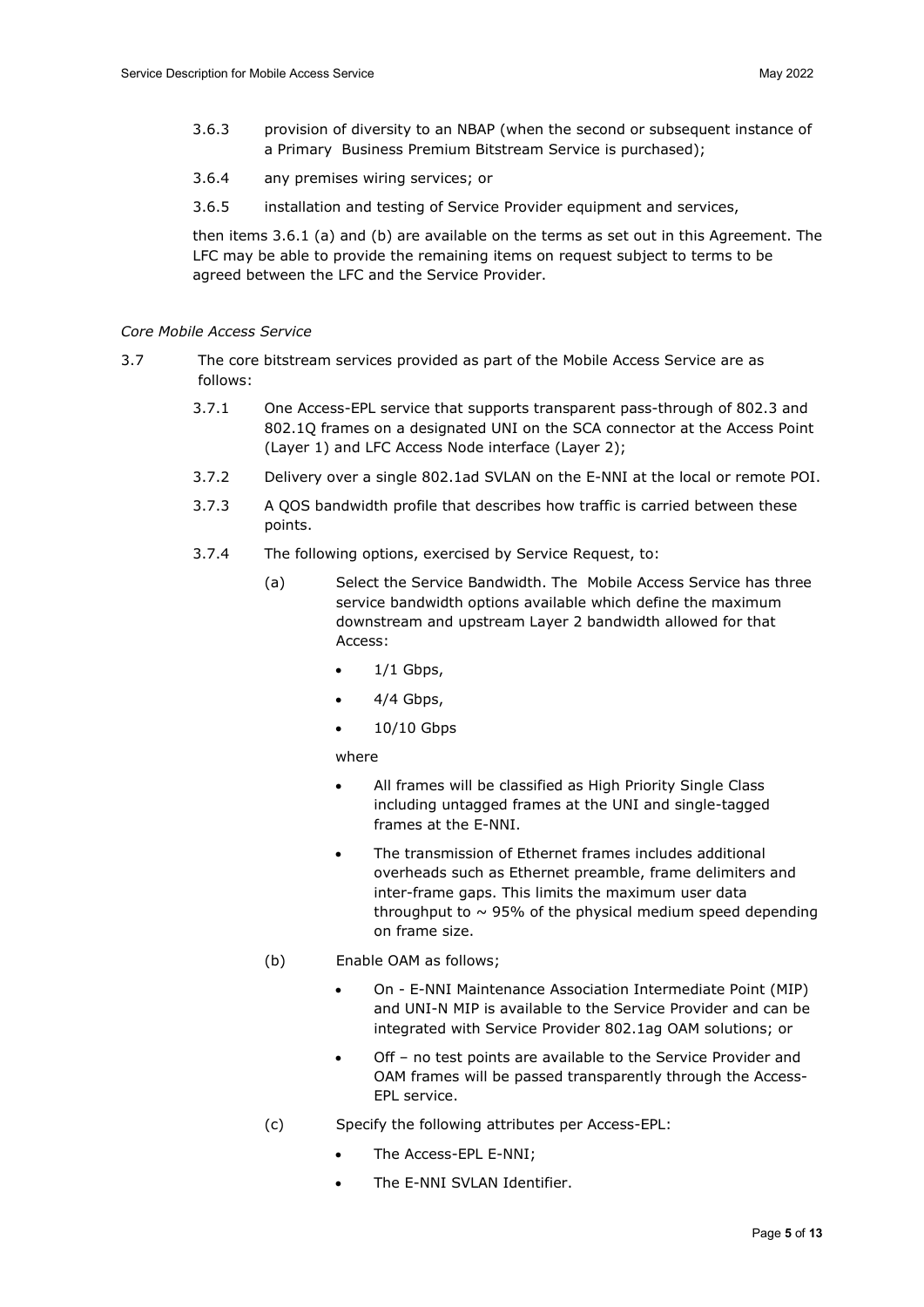- (d) Tail Extension ON or OFF depending on the Handover Point Location, as per Tail Extension Service Description.
- (e) Service Availability reporting, which reports on individual and aggregate service availability. This is always ON.
- (f) Service Utilisation reporting, which reports on per-service utilisation measured over 15 minutes and identifies services exceeding 75% utilisation. This is always ON.
- 3.7.5 Frames are managed as follows:
	- (a) Upstream:
		- Untagged frames are delivered as single tagged frames at the E-NNI (S-tag only).
		- Tagged frames are delivered as double tagged frames at the E-NNI. CE-VLAN and PCP values are preserved in the E-NNI Ctag.
	- (b) Downstream:
		- Single-tagged frames are delivered as untagged frames at the UNI.
		- Double tagged frames are delivered as single tagged frames at the UNI. C-tag 802.1Q VLAN and PCP values are preserved as in the single-tagged 802.1Q frame at the UNI.
- 3.7.6 Frames are classified as High Priority Traffic Class and are strictly prioritised between the E-NNI and UNI;
- 3.7.7 Frames are policed at ingress based on the subscribed High Priority Traffic Class CIR/CBS values;

| Type                                         | <b>Ingress</b>            | Transport            |
|----------------------------------------------|---------------------------|----------------------|
| <b>Low Priority</b><br><b>Traffic Class</b>  | $CIR = 0$<br>$EIR = 0$    | Not supported        |
| <b>High Priority</b><br><b>Traffic Class</b> | $CIR \geq 0$<br>$EIR = 0$ | Strictly prioritised |

(a) Frames are transported between the E-NNI and UNI as follows:

- (b) Mobile access uses a shared network with other single and multi-class bitstream services. In-profile Frame drop preference is:
	- Low Priority Traffic Class EIR;
	- Low Priority Traffic Class CIR;
	- High Priority Traffic Class CIR;

CIR frames will be delivered according to performance metrics..

(c) The headline rate = CIR+EIR. There will be no bandwidth overhead to compensate for higher protocol encapsulation overheads;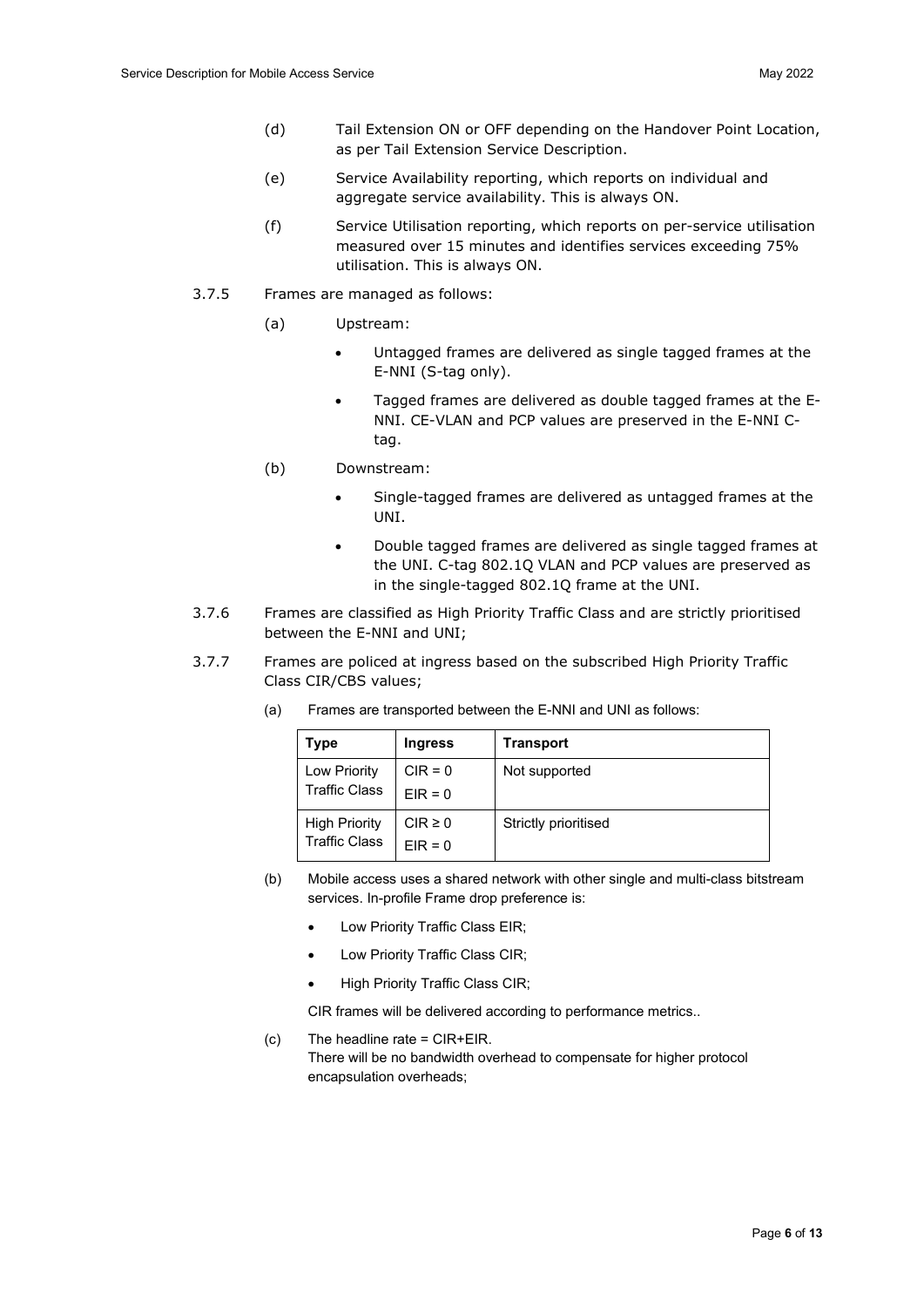| <b>Attribute</b>            | <b>Bitstream 2</b>                         | <b>Bitstream 3</b>                         | <b>Bitstream 3a</b>                                   | <b>Enhanced</b><br>Bitstream 4                                                                                                                                                                                       | <b>Mobile</b><br><b>Access</b> |
|-----------------------------|--------------------------------------------|--------------------------------------------|-------------------------------------------------------|----------------------------------------------------------------------------------------------------------------------------------------------------------------------------------------------------------------------|--------------------------------|
| <b>Bitstream</b>            | E-AVPL                                     | E-APL                                      | E-APL                                                 | Access-EPL                                                                                                                                                                                                           | Access-EPL                     |
| <b>High Priority</b>        | Yes                                        | Yes                                        | Yes                                                   | Yes                                                                                                                                                                                                                  | Yes                            |
| Low Priority                | Yes                                        | No                                         | Yes                                                   | Yes                                                                                                                                                                                                                  | No                             |
| Service<br>Bandwidths*      | From 30/10<br>Mbps up to<br>1000/500 Mbps  | From 2.5Mbps<br>up to 100/100<br>Mbps      | 200/200 Mbps<br>with High<br>Priority from<br>2.5Mbps | For current 1G<br>multiclass plans<br>Low up to 1000<br>Mbps withHigh<br>from 10/10<br>Mbps to<br>1000/1000**<br><b>Mbps</b><br>For new plans<br><b>High Traffic</b><br>Class only<br>500Mbps, 1, 2,<br>4 and 10Gbps | 1, 4, 10 Gbps                  |
| OAM CFM                     | No                                         | No                                         | No                                                    | Yes (UNI MIP<br>on NID option<br>only)                                                                                                                                                                               | Yes                            |
| <b>Birth Certificate</b>    | No                                         | No                                         | No                                                    | Yes (on NID<br>option only)                                                                                                                                                                                          | No**                           |
| MTU (at E-NNI)              | 2000 Bytes                                 | 2000 Bytes                                 | 2000 Bytes                                            | 9100 Bytes                                                                                                                                                                                                           | 9100 Bytes                     |
| MAC addresses               | 16                                         | 64                                         | 64                                                    | Unlimited                                                                                                                                                                                                            | Unlimited                      |
| Number of<br>available UNIs | 4 standard                                 | 4 standard                                 | 4 standard                                            | 2 1000/100<br>Base-T $+ 2$ SFP<br><b>Sockets</b><br>standard                                                                                                                                                         | $1$ LC/A                       |
| L2CP support                | No                                         | No                                         | No                                                    | Limited                                                                                                                                                                                                              | Limited                        |
| Diversity                   | On request<br>with limited<br>availability | On request<br>with limited<br>availability | On request<br>with limited<br>availability            | Available to<br><b>Priority Users</b><br>in selected<br>areas                                                                                                                                                        | No                             |

3.7.8 The Mobile Access Service has similar characteristics to the other services within the UFB family of Bitstream services as identified below:

*\* Bandwidth options for each Bitstream Service are detailed in each Bitstream Service Description and further options can be developed using the Product Development Process.*

*\*\* layer 1 optical test of the fibre between a site and the LFC access node.*

*UNI – E-NNI characteristics*

3.7.9 The sum of High Priority Traffic Class and Low Priority Traffic Class bandwidth profiles of all services delivered upstream to a UFB Handover Connection Service can exceed the UFB Handover Connection Service line rate. If there is insufficient UFB Handover Connection line rate to deliver the submitted traffic then frames will be randomly discarded, based on their Traffic Class classification, and Service Levels for that Class of Service do not apply. It is therefore the Service Provider's responsibility to shape and queue traffic appropriately.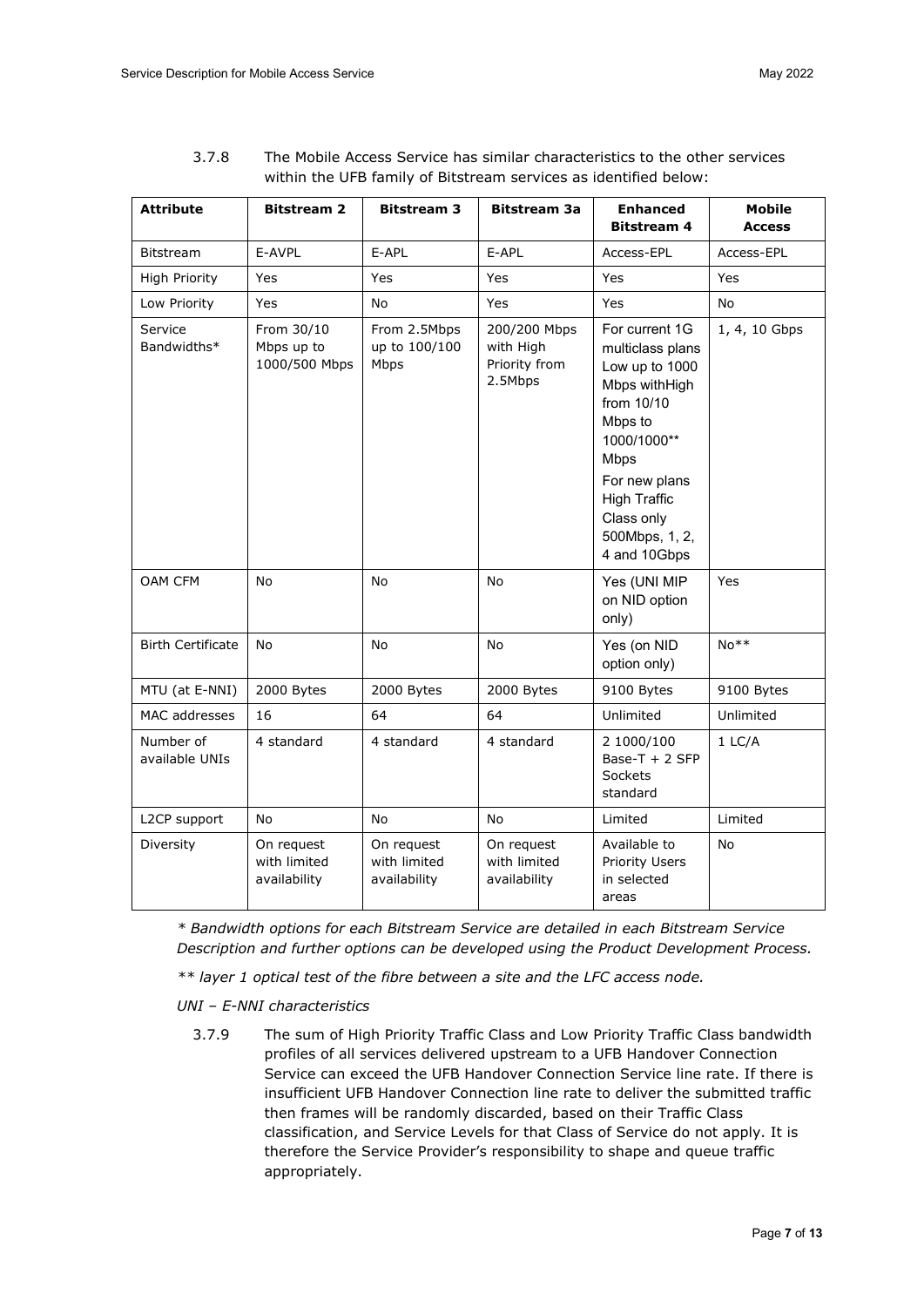*Operations, Administration and Maintenance (OAM) and Diagnostic tools*

- 3.8 The Mobile Access Service includes a layer 1 optical test of the fibre between a site and the LFC access node;
- 3.9 The Mobile Access Service will support 802.1ag and optionally include E-NNI and UNI MIP as Maintenance Associations for the Service Provider's OAM system.
- 3.10 The following maintenance levels will apply:
	- 3.10.1 Maintenance Domain levels 0-2 are reserved for use by the LFC.
	- 3.10.2 Maintenance Domain level 3 is used for the UNI MIP/E-NNI MIP;
	- 3.10.3 A Service Provider may request specific OAM attributes, including custom Maintenance Domain levels, via the Product Development Process.

#### *Service Requirements*

- 3.11 To use the Mobile Access Service the Service Provider must have the capability to access and interconnect with it, by one of the following:
	- 3.11.1 co-locating Service Provider equipment at the local or remote POI using the UFB Handover Connection Service and Central Office and POI Co-location Service;
	- 3.11.2 connecting to third party co-location space at the local or remote POI using the UFB Handover Connection Service, and with the third party taking the Central Office and POI Co-location Service;
	- 3.11.3 connecting to a backhaul service at the local or remote POI; or
	- 3.11.4 by using the Direct Fibre Access Service to connect the UFB Handover Connection Service to Service Provider equipment at a remote location within the local or remote POI Central Office area.

The location of the POIs is detailed in the Operations Manual appendices. Note use of a connection to a remote POI may also require the use of the Tail Extension Service to extend traffic from Local POI.

#### *Additional Service Characteristics*

- 3.12 The technical specification of the Mobile Access Service is set out in Appendix B.
- 3.13 The LFC will on request provide certain support and other assistance as part of the Mobile Access Service including:
	- 3.13.1 an automated facility for Service Requests;
	- 3.13.2 an automated facility for fault notifications;
	- 3.13.3 a tool to assist the Service Provider in determining the location and availability of the Mobile Access Service (pre-qualification) and
	- 3.13.4 an online application that tracks and manages the progress and status of an installation request,

each as more particularly set out in the Operations Manual.

- 3.14 The Mobile Access Service specifically excludes:
	- 3.14.1 the UFB Handover Connection Service;
	- 3.14.2 provision or maintenance of any cabling or connection or active device beyond the Service Demarcation Points;
	- 3.14.3 configuration, monitoring, operation, on-going support or maintenance of Service Providers' or End Users' applications, equipment or networks; and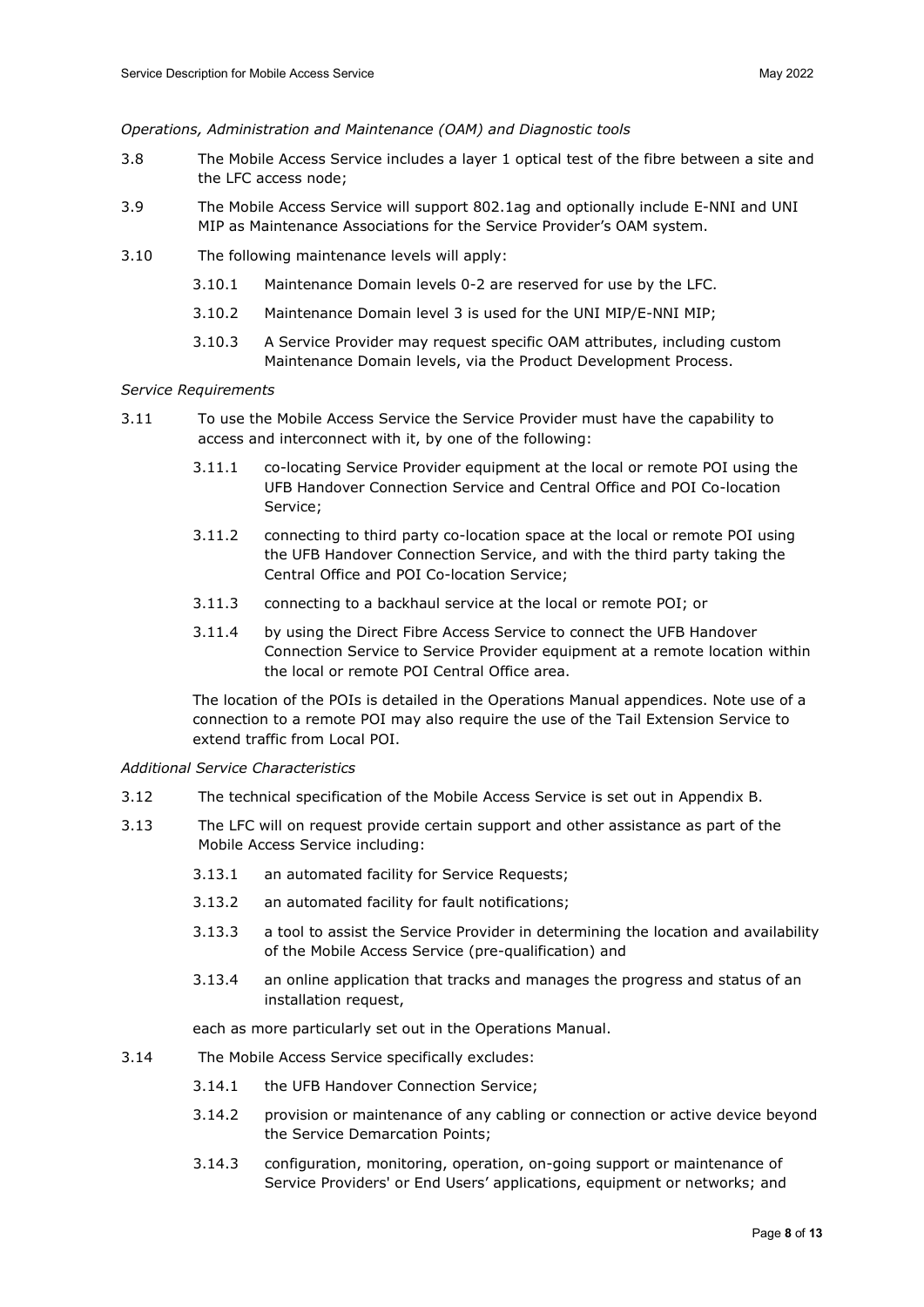3.14.4 supply of AC mains & UPS power, accommodation space, heating, ventilating, and air conditioning at the POI or Access Point.

#### <span id="page-10-0"></span>**4 Service Demarcation Point at Access Point**

4.1 The Service Demarcation Point at the Access Point is the SCA connector that terminates the lead-in fibre.

### <span id="page-10-1"></span>**5 Service Demarcation Point at POI**

- 5.1 Where no Tail Extension Service is supplied, the POI Service Demarcation Point is:
	- 5.1.1 The physical service demarcation point is the MOFDF in the local POI which is part of the UFB Handover Connection Service; and
	- 5.1.2 Logically, the single S-VLAN per Access-EPL on the UFB Handover Connection located at the local POI.
- 5.2 Where Tail Extension is used, the POI Service Demarcation Point is:
	- 5.2.1 Physically, the MOFDF in the remote POI, which is part of the UFB Handover Connection Service; and
	- 5.2.2 Logically, the single S-VLAN per Access-EPL on the UFB Handover Connection located at the remote POI.
	- 5.2.3 The logical demarcation between the Mobile Access Service and the Tail Extension Service is the middle of the Ethernet Aggregation Switch at the local POI. There is no physical demarcation point and the Access-EPL is provisioned as a single entity.

#### <span id="page-10-2"></span>**6 Service Prerequisites**

6.1 The UFB Handover Connection Service is a separate service and is a prerequisite to the supply of the Mobile Access Service (i.e. the Service Provider must first purchase and then continue to maintain a local or remote UFB Handover Connection Service at all times while taking the Mobile Access Service).

### <span id="page-10-3"></span>**7 Roles and Responsibilities**

- 7.1 Other LFC roles and responsibilities in respect of the Mobile Access Service are detailed in the General Terms and the Operations Manual.
- 7.2 Clauses 24.2 and 24.6 of the Bitstream Services Service Operations Manual do not apply and the following new clause 24.2 applies to Voluntary MAS instead:
	- *24.2 Where practical the LFC will provide diversity on request if available as a Non Standard Install.*

## <span id="page-10-4"></span>**8 Fibre Diversity**

- 8.1 Mobile Access supports Access Diversity options, where diversity is relative to another Mobile Access product instance in the same NBAP. Diversity is subject to the options, availability and limitations set on in clause 7 of the Operations Manual.
- 8.2 There may be practical limitations to providing full physical diversity to some sites. The provision of a separate entry to a LFC Central Office will have unique site specific engineering considerations and may attract additional costs.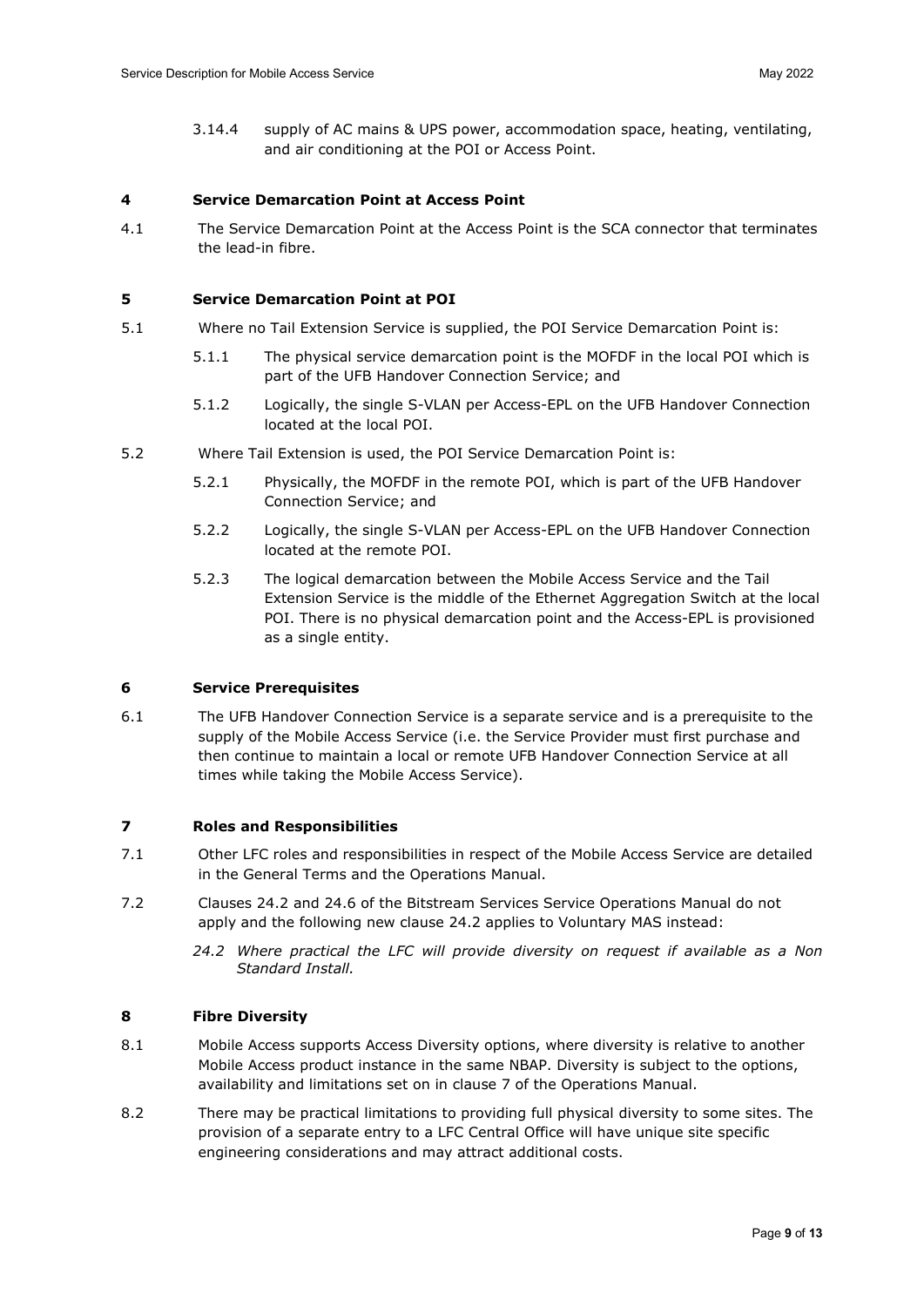## <span id="page-11-0"></span>**9 Mobile Access Service Levels**

9.1 Service Levels for both the Layer 1 and Layer 2 components of the Mobile Access Service are set out in the Agreement Service Level Terms.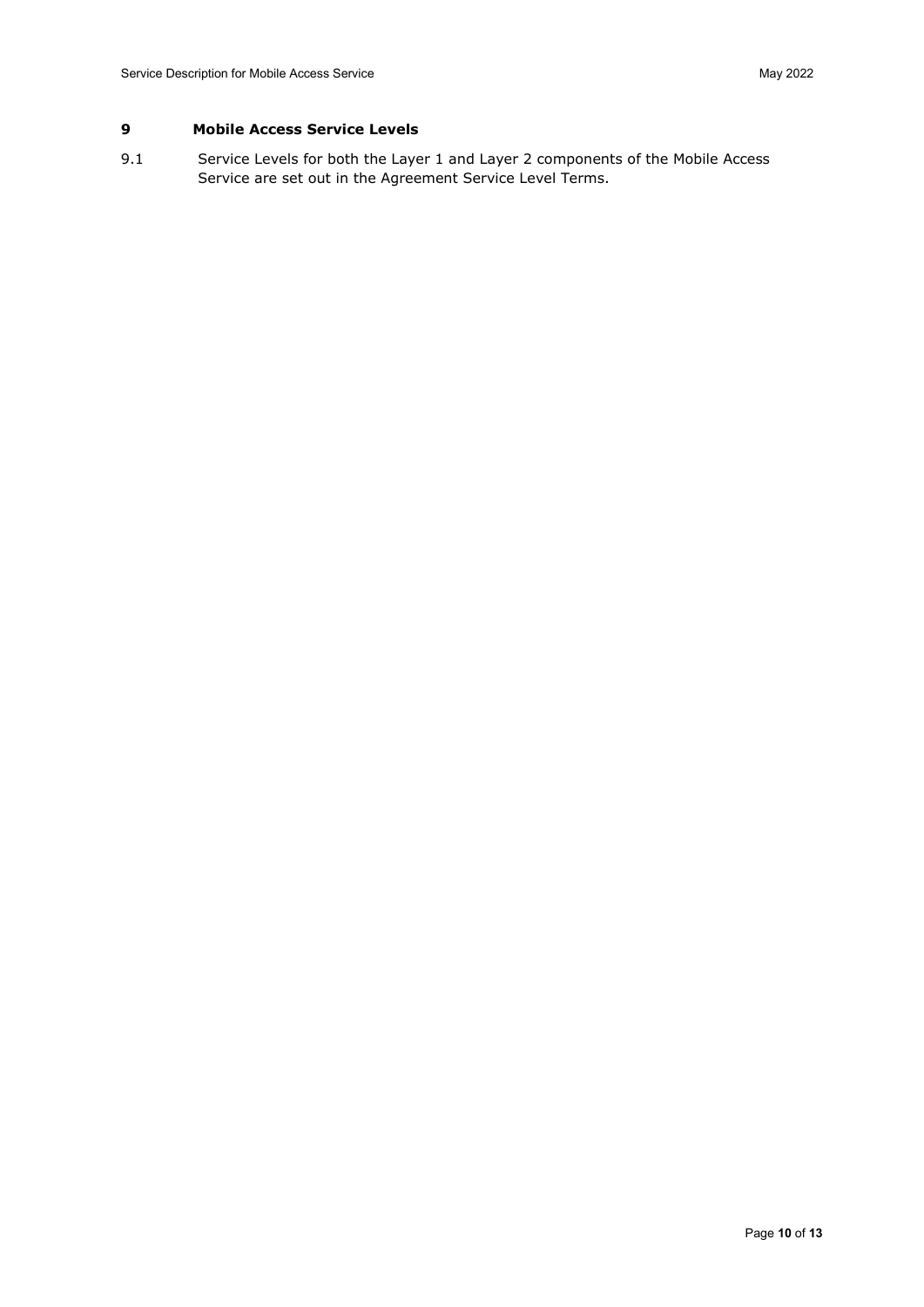

#### <span id="page-12-0"></span>**Appendix A – Diagram**

This is a generic diagram showing the standard configuration and Service Demarcation Points for a Mobile Access Service, with and without Tail Extension. It is not intended to represent every situation or detailed physical architecture. The following points should be noted:

- The Mobile Access Service, Service Levels and pricing applies to the agreed E-NNI at the local POI, including any tail extension service required to reach that Nominated POI (where Tail Extension service is available).
- Access node and aggregation interconnection will use redundant links to meet Service Level requirements.
- OAM MIPs are optionally configured on the UNI-N and E-NNI.
- The connectivity is to a single UFB Handover Connection.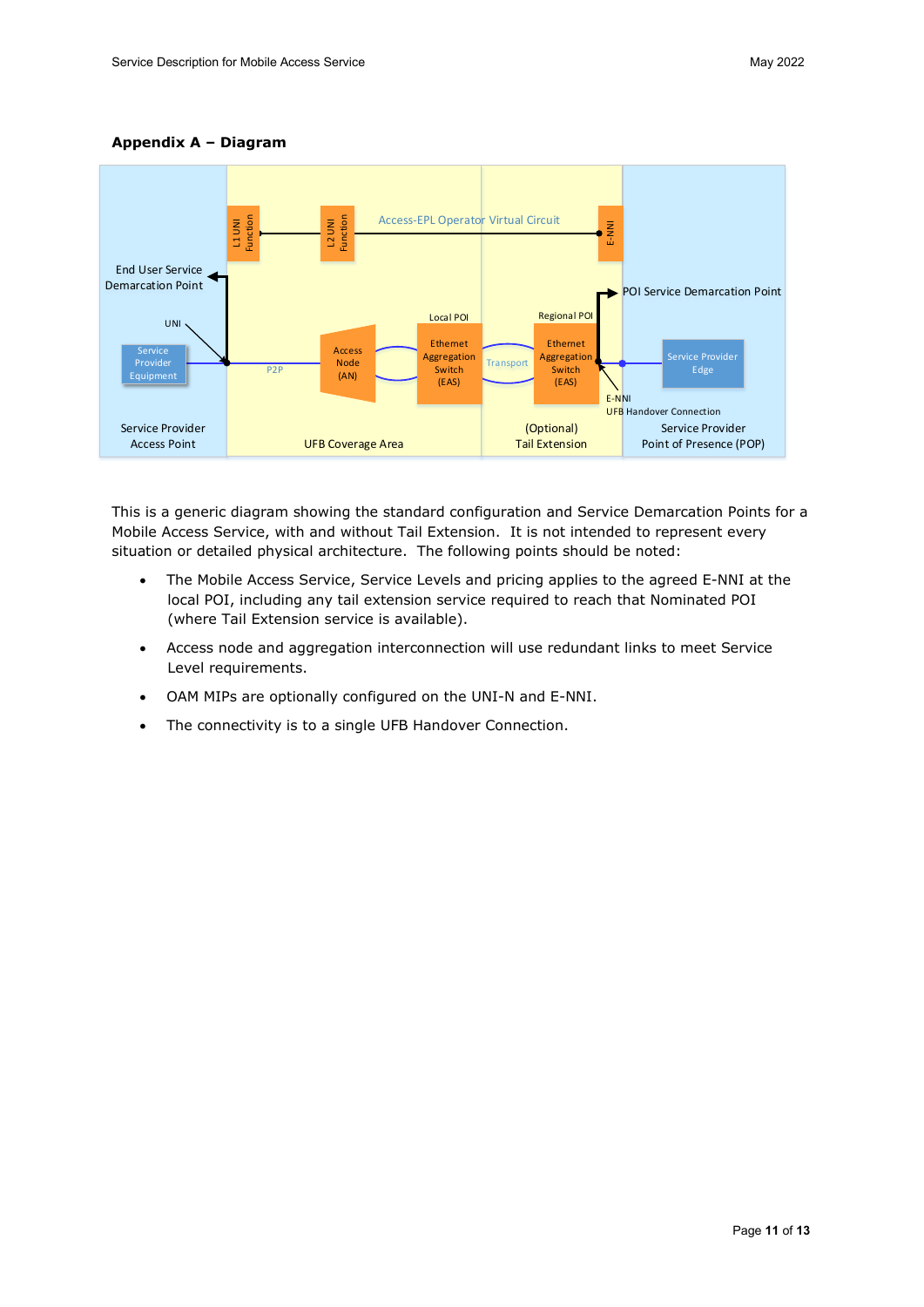# <span id="page-13-0"></span>**Appendix B – Technical Specification**

## **Technical Specification**

| Ethernet (UNI)                  | IEEE 802.3 - 2005<br>$\bullet$                                                                                                                                                                                                                                                                                                                                                             |  |  |
|---------------------------------|--------------------------------------------------------------------------------------------------------------------------------------------------------------------------------------------------------------------------------------------------------------------------------------------------------------------------------------------------------------------------------------------|--|--|
|                                 | Single tagged 802.1Q/802.1P supporting 4093 customer<br>$\bullet$<br><b>VLAN<sub>S</sub></b>                                                                                                                                                                                                                                                                                               |  |  |
| <b>UNI</b>                      | 1 GigE<br>$\bullet$<br>Single fibre working 1000BASE-BX10-U or BX40-U<br>(Alternative SFPs may be used by on a case by case<br>basis) depending on distance<br>TX 1310 nm                                                                                                                                                                                                                  |  |  |
|                                 | $\circ$<br>RX 1490 nm<br>$\Omega$                                                                                                                                                                                                                                                                                                                                                          |  |  |
|                                 | 10 GigE                                                                                                                                                                                                                                                                                                                                                                                    |  |  |
|                                 | Single fibre working:                                                                                                                                                                                                                                                                                                                                                                      |  |  |
|                                 | 10Km SFW 10GBase-BX10-U SFP+ (1270nm<br>$\circ$<br>/ 1330nm); or                                                                                                                                                                                                                                                                                                                           |  |  |
|                                 | 40Km SFW 10GBase-BX40-U SFP+ (1270nm<br>$\circ$<br>/1330nm)                                                                                                                                                                                                                                                                                                                                |  |  |
|                                 | 10GBase-X Optics for distances greater than 40Km may<br>be available on demand.                                                                                                                                                                                                                                                                                                            |  |  |
| UFB Handover Connection (E-NNI) | Ethernet:<br>802.1ad VLAN (SVID, CVID); or<br>$\bullet$<br>Double tagged QnQ.<br>$\bullet$<br>Other Ethertypes on request                                                                                                                                                                                                                                                                  |  |  |
| <b>VLAN</b>                     | Point-to-Point (Access-EPL)<br><b>MTU</b><br>9096 Bytes at the UNI;<br>9100 Bytes at the E-NNI.<br>Unicast Frame Delivery = passed within service BW<br>Multicast Frame Delivery = passed within service BW<br>Broadcast Frame Delivery = passed within service BW<br>Layer 2 Control Protocols Processing = Limited (but may be<br>amended by the LFC from time to time)                  |  |  |
| Fibre                           | External fibre must comply with ITU-T specification G.652D<br>or 657A.<br>Internal building fibres cables must meet appropriate fire<br>regulations i.e. be Flame-Retardant, Non Corrosive, Low<br>Smoke, Zero Halogen (FRNC/LSZH).<br>Testing for power loss will be at either 1310 or 1550 nm<br>1625 nm reserved for network maintenance testing purposes<br>compliant with ITU-T L.41. |  |  |
| Connector Type                  | Fibre terminations must be LC/APC (also known as LCA) type<br>connectors (complying with the IEC 61754-20 standard).                                                                                                                                                                                                                                                                       |  |  |
| Optic Types                     | Laser types and path characteristics expected to be designed<br>to a minimum standard which are contained in either IEEE<br>802.3 Section 5 standard or ITU-T G.984 standards.                                                                                                                                                                                                             |  |  |